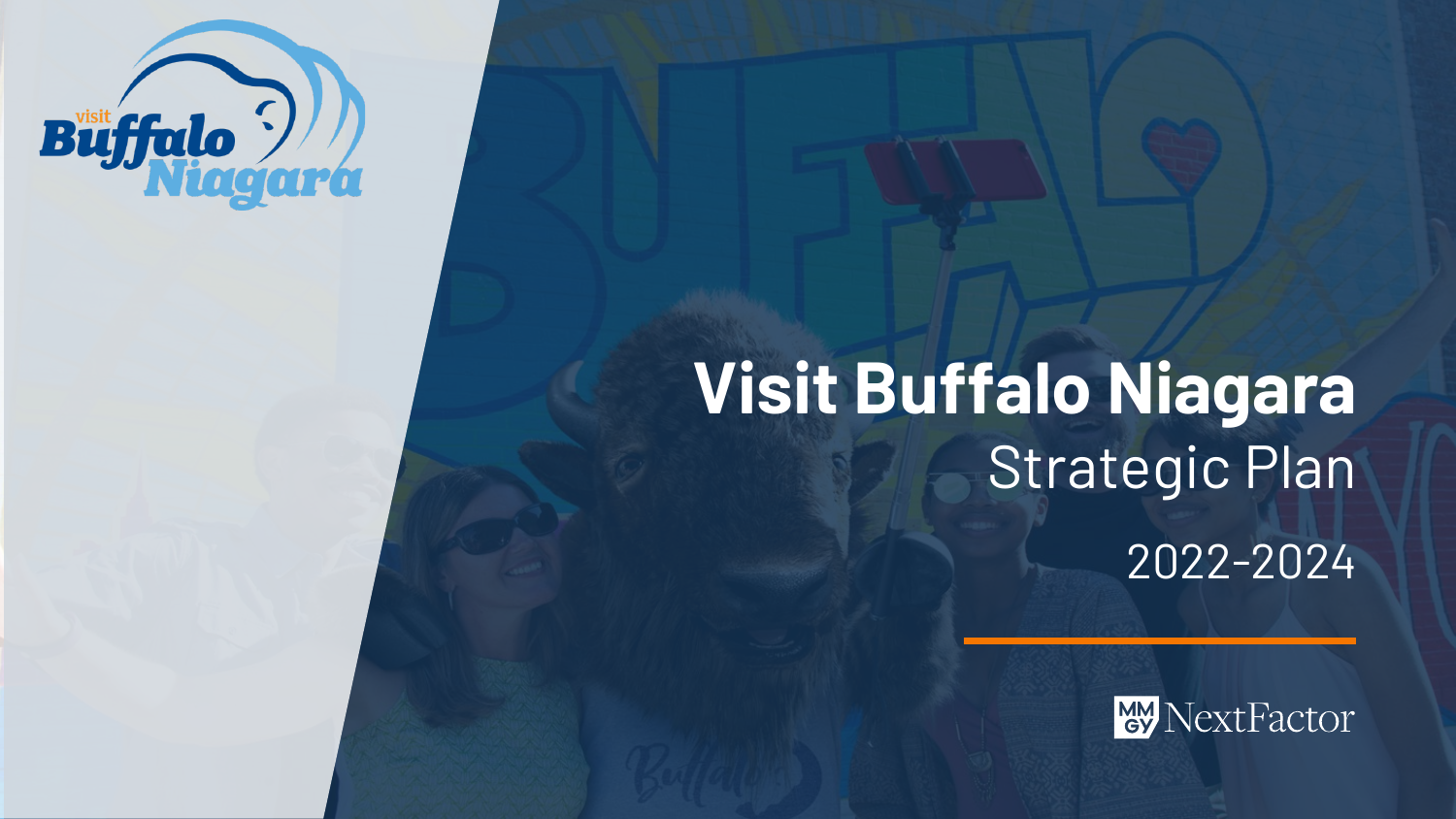### Strategic Plan

- Visit Buffalo Niagara worked with MMGY NextFactor to develop a new 3 year Strategic Plan. The new Plan includes five core elements, shown in the diagram opposite.
- A significant amount of engagement was completed to help develop the new Strategic Plan, including:
- 40+ stakeholder Interviews
- 95 responses from clients and industry, government, community leaders in DestinationNEXT 2.0 Assessment
- +1,400 responses in the Resident Sentiment Survey
- Feedback and input from the Board and Leadership Team:
	- Leadership Team Strategic Visioning Session Sep 21, 2021
	- Board of Directors Strategic Visioning Session Sep 22, 2021

#### **Strategic Plan Elements**

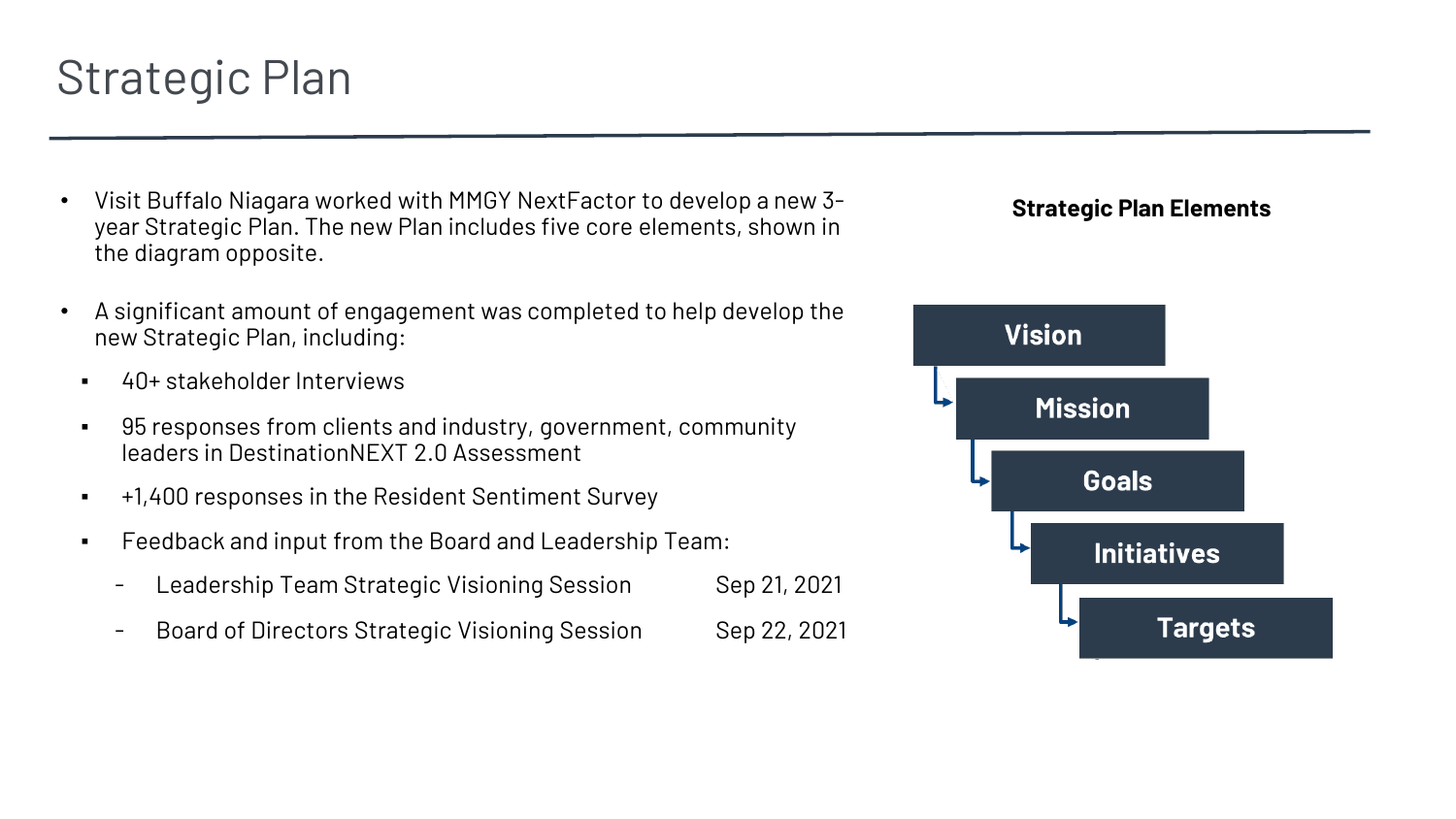### Key Takeaways from DestinationNEXT

• Buffalo & Erie County is in the Mountaineers quadrant with above average scores for Destination Strength and below average scores for Destination Alignment.



There are several opportunities for improvement in Buffalo & Erie County as per the lowest rated variables shown:

#### **Destination Strength**

|    | Variable                           | Performance + |
|----|------------------------------------|---------------|
| 1. | <b>Conventions &amp; Meetings</b>  | 3.10          |
| 2. | <b>Local Mobility &amp; Access</b> | 3.26          |
| 3. | <b>Health &amp; Safety</b>         | 3.30          |
|    | Communication Infrastructure       | 3.36          |
| 5. | <b>Destination Access</b>          | 3.58          |

#### **Destination Alignment**

|    | Variable                           | Performance ^ |
|----|------------------------------------|---------------|
| 1. | Funding Support & Certainty        | 2.26          |
| 2. | Workforce Development              | 3.18          |
| 3. | <b>Emergency Preparedness</b>      | 3.64          |
| 4. | Sustainability & Resilience        | 3.77          |
| 5. | Community Group & Resident Support | 3.79          |

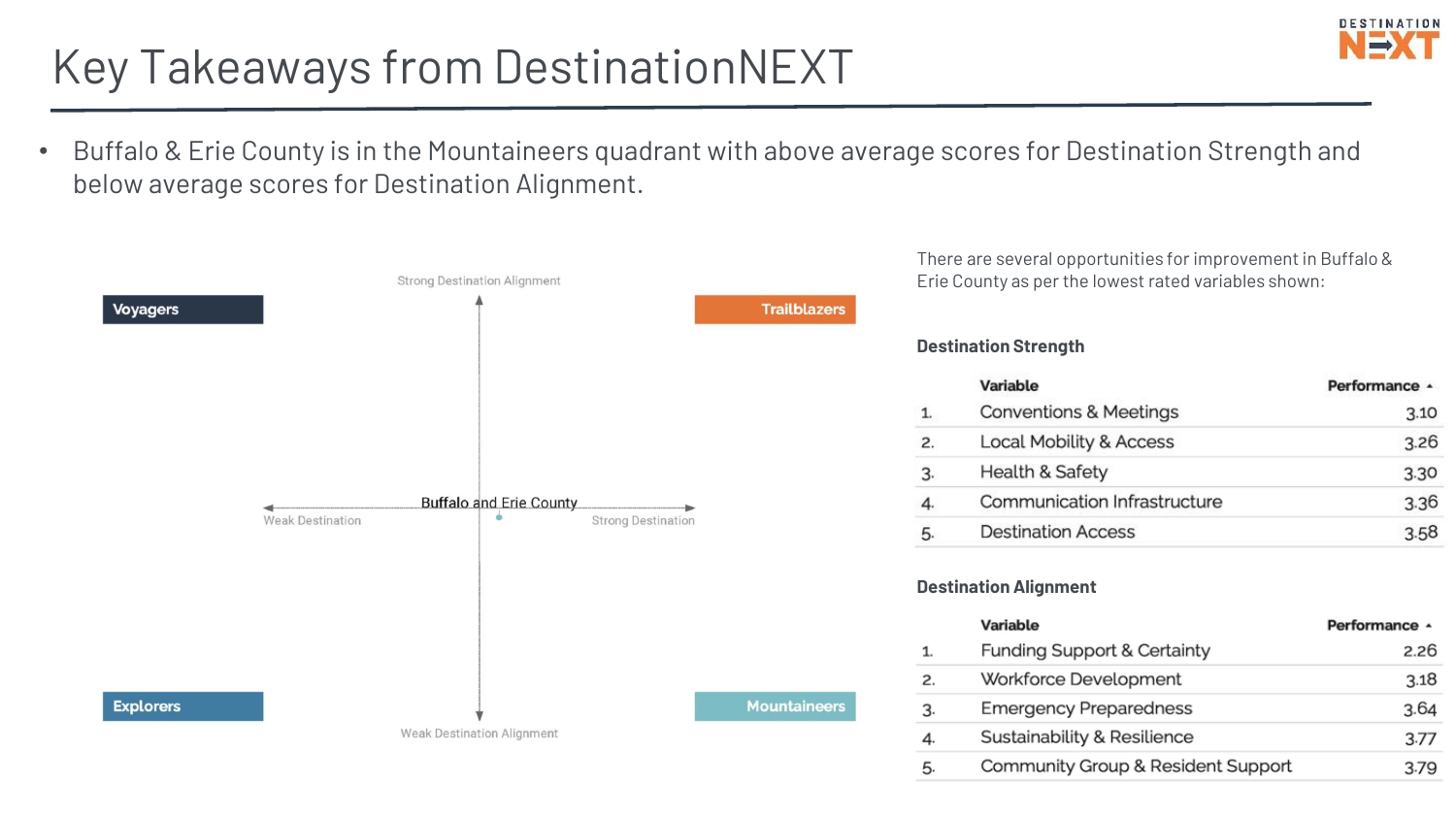Vision To be the most surprising destination you'll ever visit

Mission Transforming our community by<br>inspiring visitors and locals to inspiring visitors and locals to discover Buffalo and Erie County

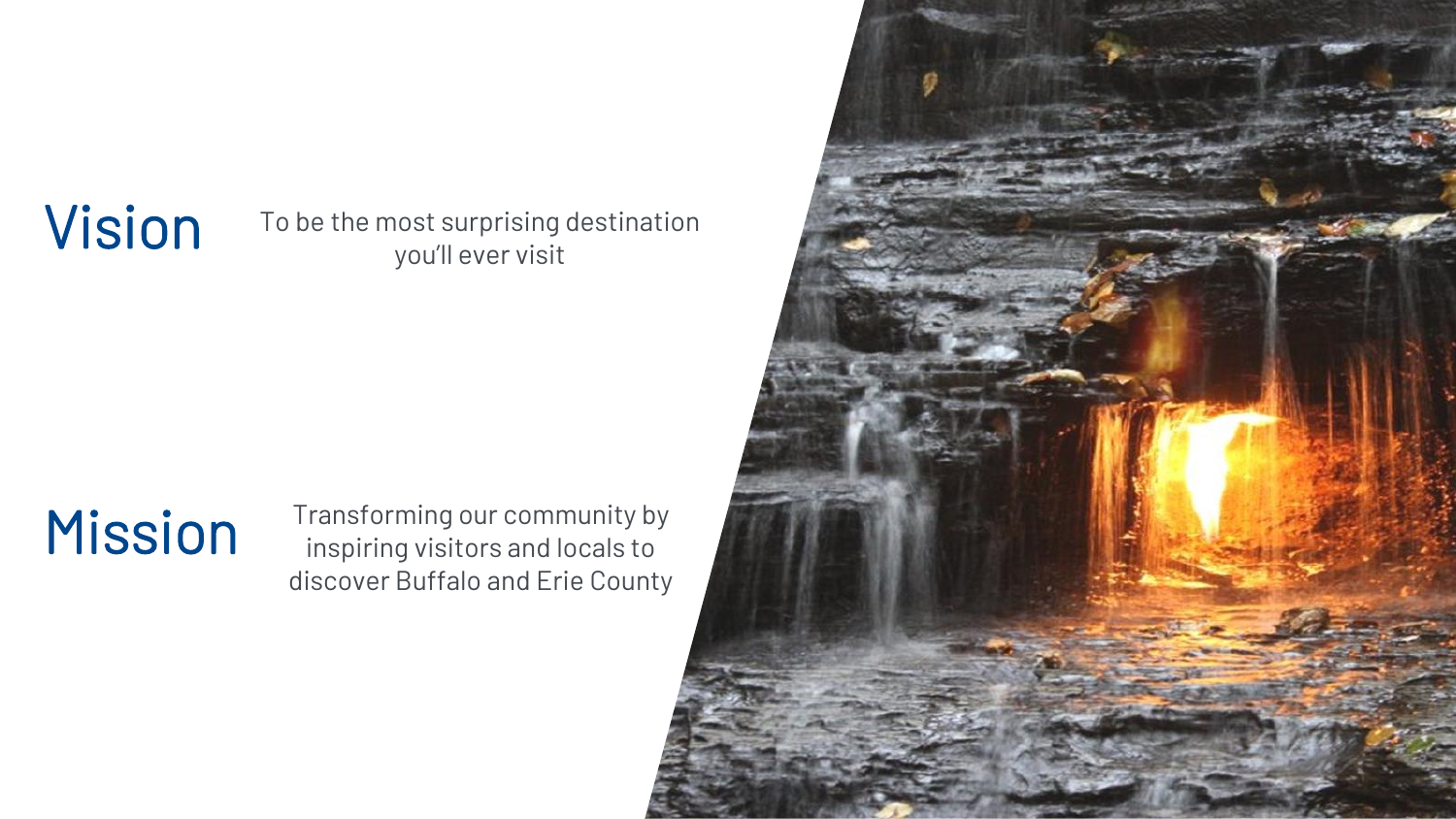#### Strategic Goals

#### Sales & Marketing

#### Destination Management

Sustainable **Organization**  **Community** Alignment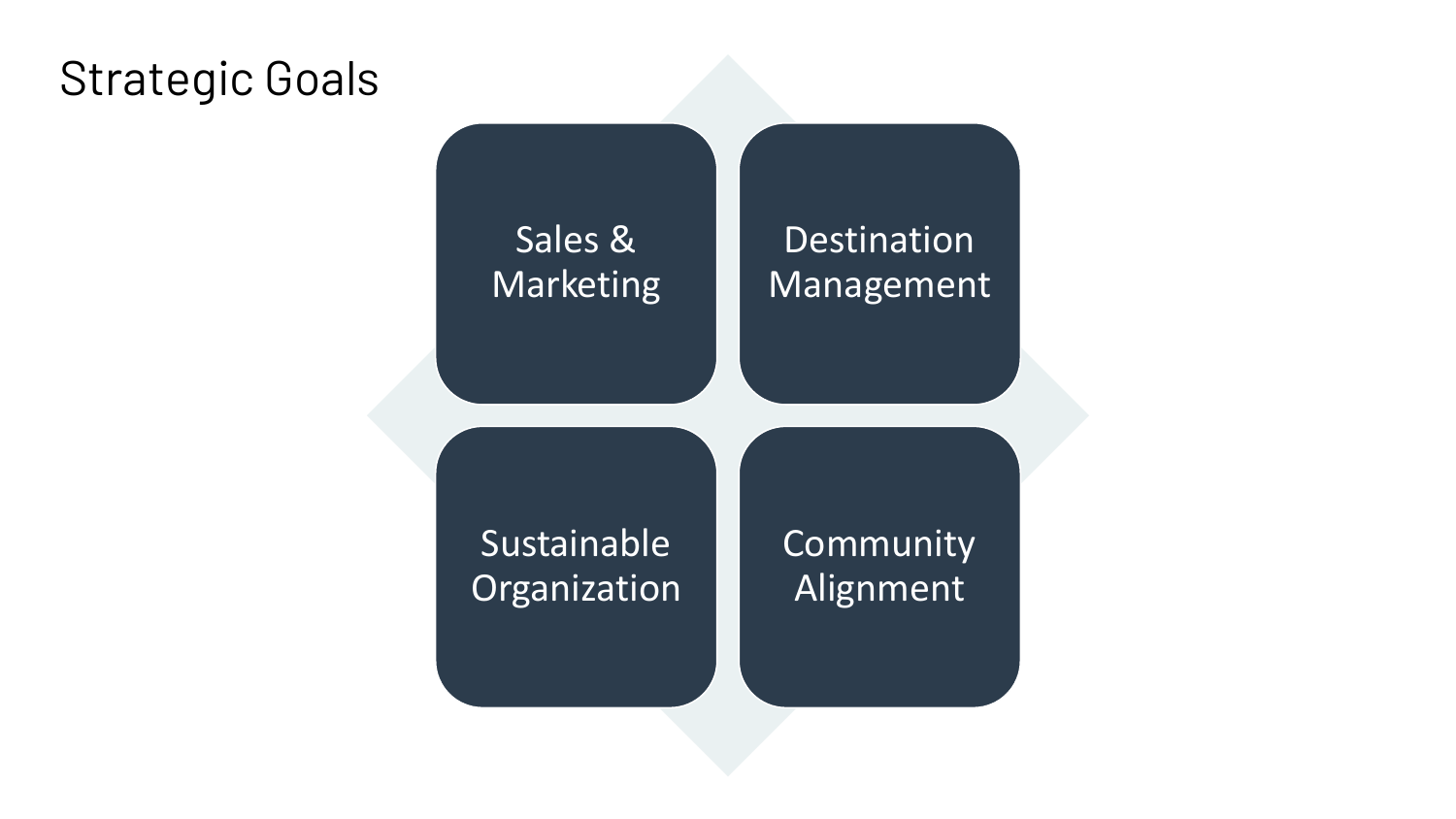

Timeline

## Sales & Marketing

|                                                                           | Strategic Initiatives                                                                               | Lead                                   | <b>FY</b><br>2022 | <b>FY</b><br>2023 | <b>FY</b><br>2024 |
|---------------------------------------------------------------------------|-----------------------------------------------------------------------------------------------------|----------------------------------------|-------------------|-------------------|-------------------|
|                                                                           | a. Expand off-peak leisure visitation & address<br>seasonality                                      | Marketing                              |                   |                   |                   |
|                                                                           | b. Expand off-peak group business and address<br>seasonality                                        | <b>Sales</b>                           |                   |                   |                   |
| <u>Targets</u>                                                            | c. Build global brand as a unique architectural, art &<br>cultural destination                      | Marketing                              |                   |                   |                   |
| 9 million visitors by 2024<br>160,000 room-nights<br>generated in 2024    | d. Promote Buffalo as a culinary & agritourism<br>destination                                       | Marketing                              |                   |                   |                   |
| \$1.9 billion economic impact<br>by 2024<br>\$300 million state and local | e. Address and improve DEI practices in marketing<br>efforts                                        | Marketing/Industry<br><b>Relations</b> |                   |                   |                   |
| taxes generated by 2024                                                   | f. Promote ecotourism and outdoor experiences                                                       | Marketing                              |                   |                   |                   |
|                                                                           | g. Develop meeting strategy with legacy impacts                                                     | <b>Sales</b>                           |                   |                   |                   |
|                                                                           | h. Promote amateur sporting opportunities                                                           | <b>Sales</b>                           |                   |                   |                   |
|                                                                           | i. Strategize incentive support program for high return<br>meetings/conventions and sporting events | <b>Sales</b>                           |                   |                   |                   |
|                                                                           | j. Establish and monitor sales KPIs in cooperation with<br><b>BNCC</b> strategy                     | <b>Sales</b>                           |                   |                   |                   |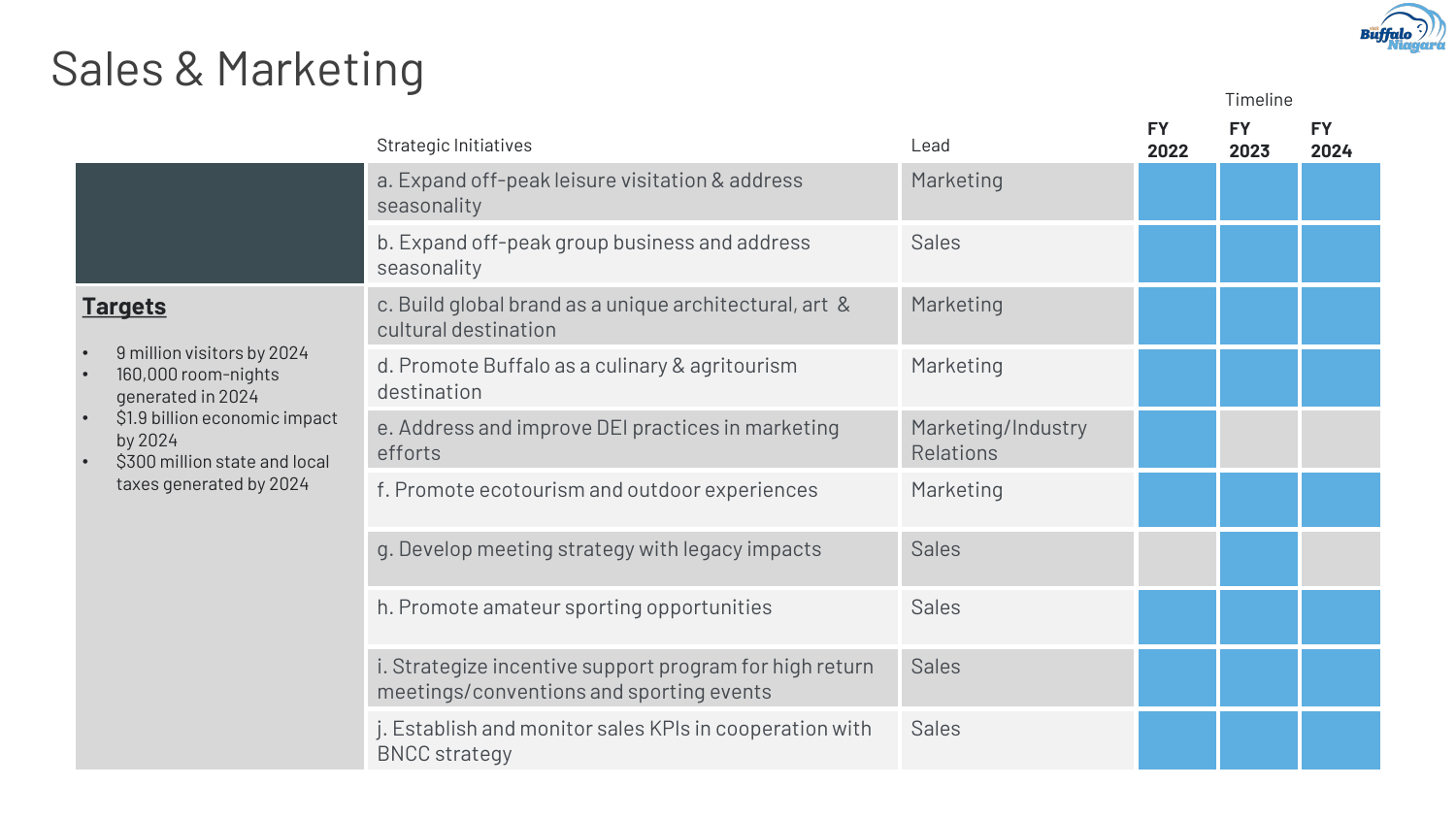

### Destination Management

|                                                                                                                          |                                                                                                                        |                              |                   | Timeline          |                   |
|--------------------------------------------------------------------------------------------------------------------------|------------------------------------------------------------------------------------------------------------------------|------------------------------|-------------------|-------------------|-------------------|
|                                                                                                                          | Strategic Initiatives                                                                                                  | Lead                         | <b>FY</b><br>2022 | <b>FY</b><br>2023 | <b>FY</b><br>2024 |
|                                                                                                                          | a. Advocate for a new Convention Center while also advocating<br>for continued capital improvements to existing center | Admin                        |                   |                   |                   |
| <b>Targets</b>                                                                                                           | b. Develop coordinated approach to address mobility,<br>transportation & accessibility issues                          | Admin                        |                   |                   |                   |
| <b>Establish Visitor Satisfaction</b><br>$\bullet$<br>score metrics by 2022<br>New shuttle to Niagara Falls<br>$\bullet$ | c. Promote increased events to drive visitation                                                                        | Industry<br><b>Relations</b> |                   |                   |                   |
| announced by 2023<br>Complete convention center<br>$\bullet$<br>renovations by 2023                                      | d. Promote short term improvements to the current Convention<br>Center                                                 | Admin                        |                   |                   |                   |
| Revisit new convention center<br>$\bullet$<br>by 2024                                                                    | e. Promote and integrate "leave no trace" initiatives for festivals<br>& events                                        | Industry<br><b>Relations</b> |                   |                   |                   |
|                                                                                                                          | f. Advocate for beautification, public art & improved wayfinding                                                       | Industry<br><b>Relations</b> |                   |                   |                   |
|                                                                                                                          | g. Curate and promote unique off-site venues for<br>meetings/conventions                                               | <b>Sales</b>                 |                   |                   |                   |
|                                                                                                                          | h. Continue to build neighborhood-specific experiential visitor<br>product                                             | Industry<br><b>Relations</b> |                   |                   |                   |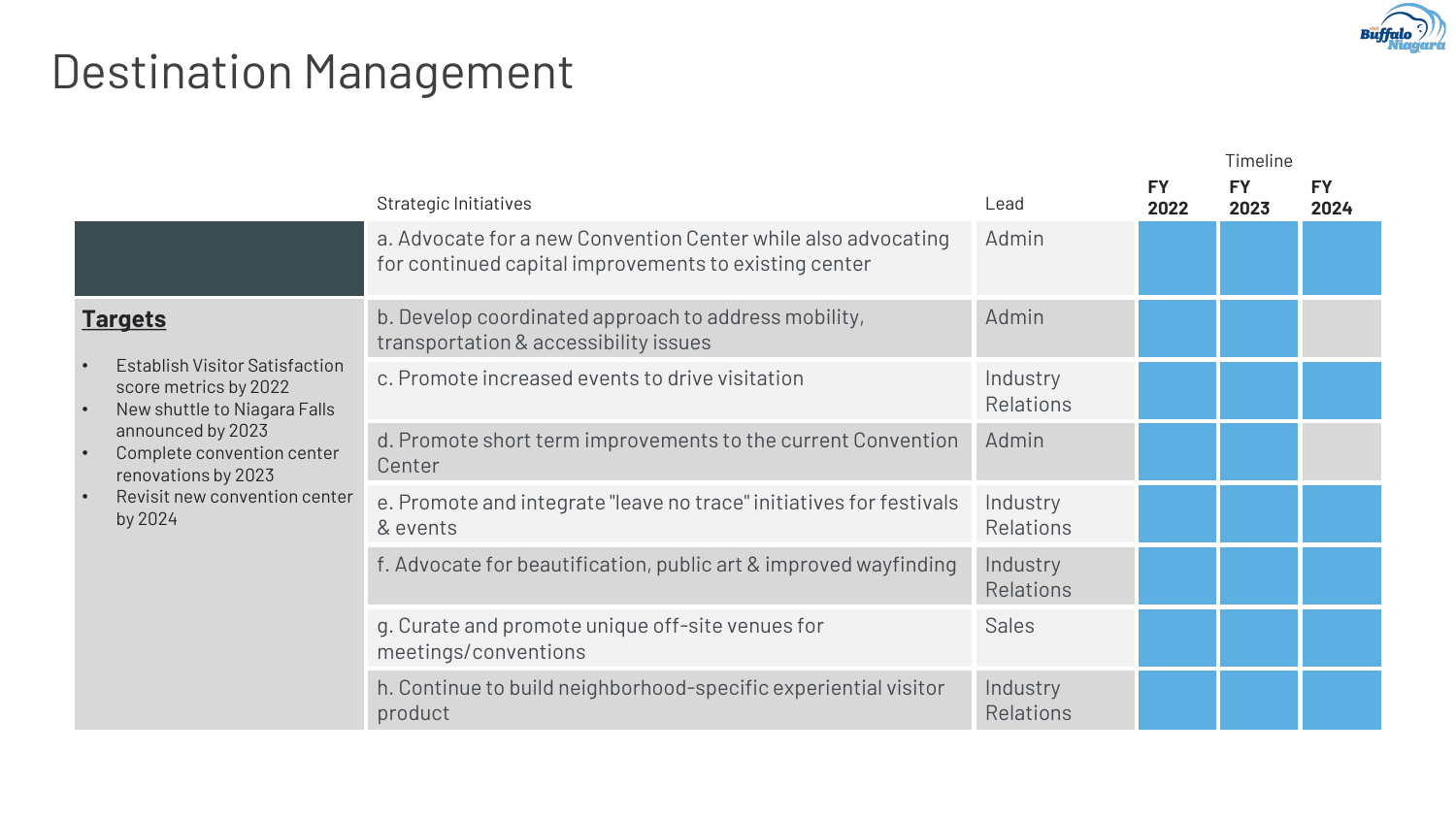

## Community Alignment

|                                                                                                   |                                                                                                                            |                                            |                   | Timeline          |                   |
|---------------------------------------------------------------------------------------------------|----------------------------------------------------------------------------------------------------------------------------|--------------------------------------------|-------------------|-------------------|-------------------|
|                                                                                                   | Strategic Initiatives                                                                                                      | -ead                                       | <b>FY</b><br>2022 | <b>FY</b><br>2023 | <b>FY</b><br>2024 |
|                                                                                                   | a. Increase regional government support                                                                                    | Admin                                      |                   |                   |                   |
| <b>Targets</b><br><b>Attain Resident Sentiment</b>                                                | b. Advocate for & educate residents on power of overall tourism<br>and relevance of convention center/business             | Admin                                      |                   |                   |                   |
| Score by 2022<br>Revisit aligned destination and<br>economic development<br>campaign by 2022/2023 | c. Strengthen relationship with key industry groups                                                                        | Admin                                      |                   |                   |                   |
| Establish a Tourism<br>Accelerator for<br>implementation by 2023                                  | d. Expand relationship with the airport & public transportation                                                            | Admin                                      |                   |                   |                   |
| Regain Trailblazer score in<br><b>DNEXT Assessment in 2024</b>                                    | e. Promote improved sustainability initiatives                                                                             | Industry<br><b>Relations</b>               |                   |                   |                   |
|                                                                                                   | f. Improve relationships with economic agencies and<br>municipalities to address issues such as workforce                  | Admin                                      |                   |                   |                   |
|                                                                                                   | g. Continue to expand local awareness through out of home<br>marketing activations and engagement of mobile visitor center | Marketing/<br>industry<br><b>Relations</b> |                   |                   |                   |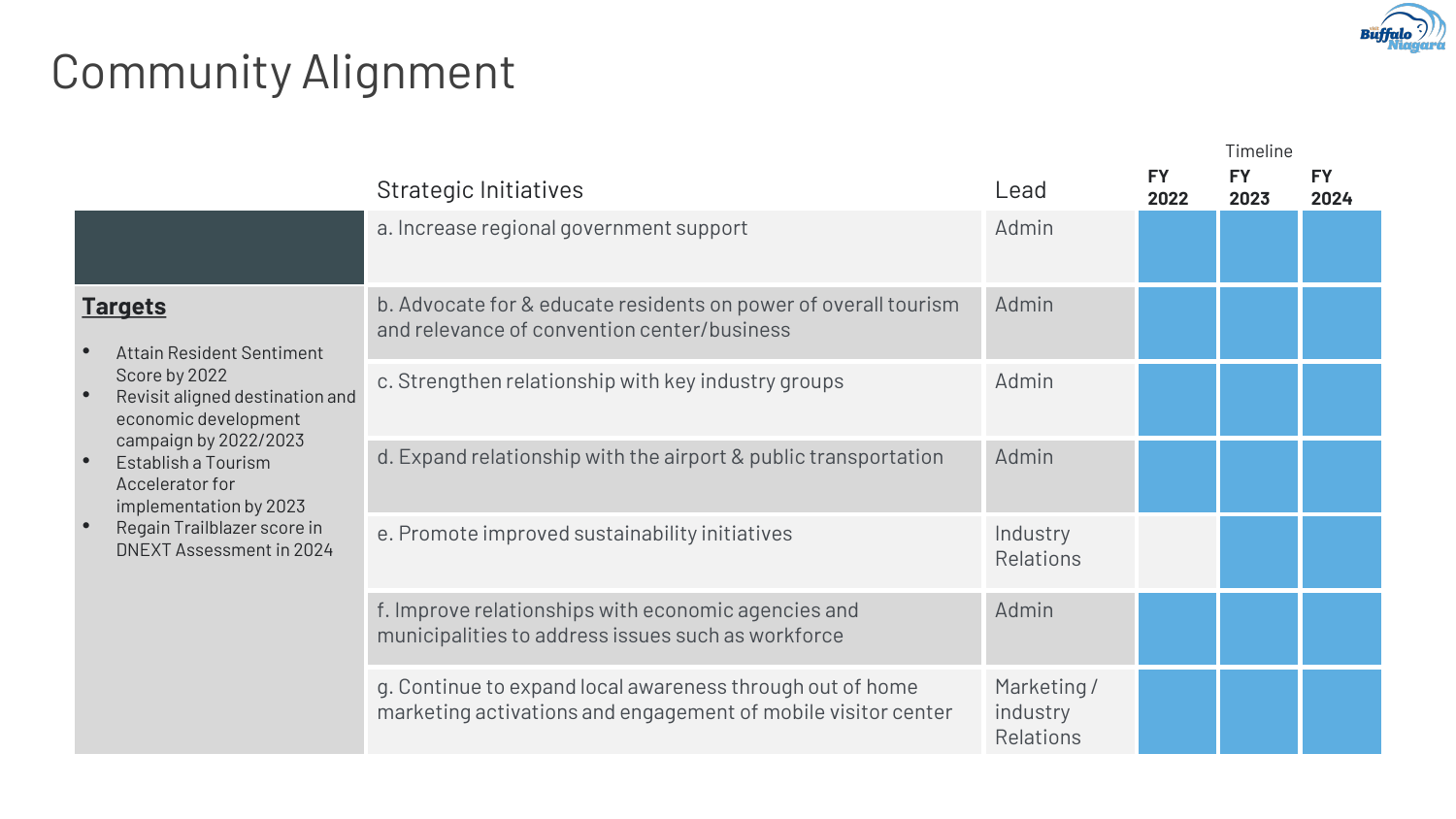

## Sustainable Organization

|                                                                                                                                                                                                                                                                                                      |                                                    |                                                                                             |       |                   | Timeline          |                   |
|------------------------------------------------------------------------------------------------------------------------------------------------------------------------------------------------------------------------------------------------------------------------------------------------------|----------------------------------------------------|---------------------------------------------------------------------------------------------|-------|-------------------|-------------------|-------------------|
|                                                                                                                                                                                                                                                                                                      |                                                    | Strategic Initiatives                                                                       | Lead  | <b>FY</b><br>2022 | <b>FY</b><br>2023 | <b>FY</b><br>2024 |
|                                                                                                                                                                                                                                                                                                      |                                                    | a. Achieve dedicated & increased DMO funding                                                | Admin |                   |                   |                   |
| <b>Targets</b><br><b>Achieve Destination</b><br>International DMAP<br>recertification by 2022<br>Establish countywide TRID by<br>2023<br><b>Achieve Destinations</b><br>$\bullet$<br>International DEI certification<br>by 2023<br>Staff professional<br>development/succession<br>completed by 2023 | b. Expand data intelligence & technology platforms | Admin                                                                                       |       |                   |                   |                   |
|                                                                                                                                                                                                                                                                                                      |                                                    | c. Rebuild team strategically & develop succession plans for<br>leadership team & employees | Admin |                   |                   |                   |
|                                                                                                                                                                                                                                                                                                      |                                                    | d. Address and improve DEI practices in the organization                                    | Admin |                   |                   |                   |
|                                                                                                                                                                                                                                                                                                      |                                                    | e. Complete planning for future office                                                      | Admin |                   |                   |                   |